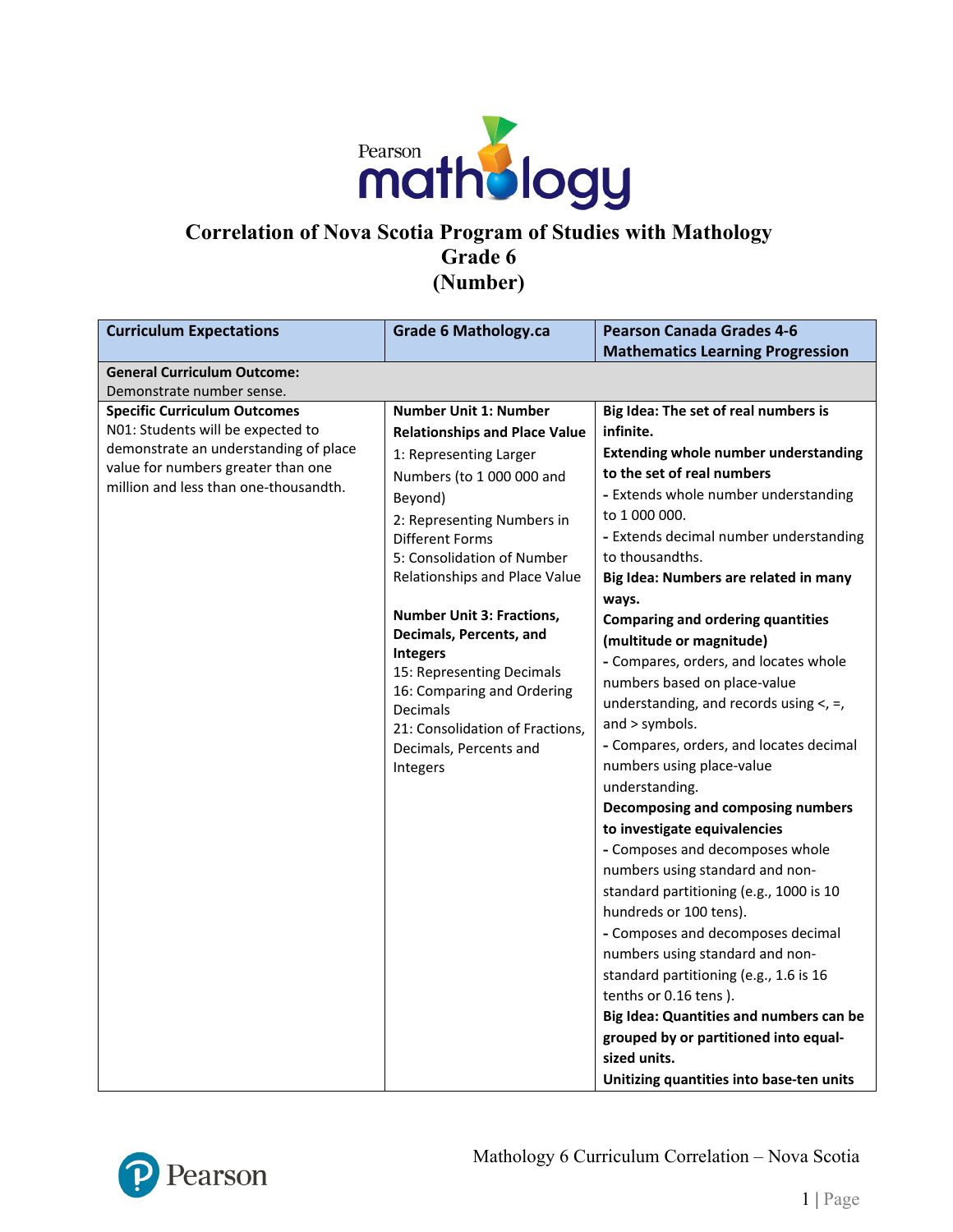|                                                                                                                                                                                                                                                                    |                                                                                                                                                                                                                                                                                                                                                                                                                                                                                                                                                            | - Writes and reads whole numbers in<br>multiple forms (e.g., 1358; one thousand<br>three hundred fifty-eight; 1000 + 300 +<br>$50 + 8$ ).<br>- Understands that the value of a digit is<br>ten times the value of the same digit one<br>place to the right.<br>- Understands that the value of a digit is<br>one-tenth the value of the same digit one<br>place to the left.<br>- Writes and reads decimal numbers in<br>multiple forms (e.g., numerals, number<br>names, expanded form).                                                                                                                                                              |
|--------------------------------------------------------------------------------------------------------------------------------------------------------------------------------------------------------------------------------------------------------------------|------------------------------------------------------------------------------------------------------------------------------------------------------------------------------------------------------------------------------------------------------------------------------------------------------------------------------------------------------------------------------------------------------------------------------------------------------------------------------------------------------------------------------------------------------------|--------------------------------------------------------------------------------------------------------------------------------------------------------------------------------------------------------------------------------------------------------------------------------------------------------------------------------------------------------------------------------------------------------------------------------------------------------------------------------------------------------------------------------------------------------------------------------------------------------------------------------------------------------|
| N02: Students will be expected to solve<br>problems involving whole numbers and<br>decimal numbers.                                                                                                                                                                | <b>Number Unit 2: Fluency with</b><br><b>Whole Numbers</b><br>6: Solving Problems with<br><b>Whole Numbers</b><br>7: Estimating Reasonableness<br>of Solutions<br>9: Mental Math Strategies12:<br>Consolidation of Fluency with<br><b>Whole Numbers</b><br><b>Number Unit 4: Operations</b><br>with Fractions and Decimals<br>22: Multiplying Decimals by 1-<br><b>Digit Numbers</b><br>24: Dividing Decimals by 1-<br><b>Digit Numbers</b><br>26: Adding and Subtracting<br>Decimals<br>30: Consolidation of<br>Operations with Fractions and<br>Decimals | Big Idea: Quantities and numbers can be<br>operated on to determine how many<br>and how much.<br>Developing conceptual meaning of<br>operations<br>- Extends whole number computation<br>models to larger numbers.<br>- Demonstrates an understanding of<br>decimal number computation through<br>modelling and flexible strategies.<br>Developing fluency of operations<br>- Solves whole number computation<br>using efficient strategies (e.g., mental<br>computation, algorithms, calculating cost<br>of transactions and change owing, saving<br>money to make a purchase).<br>- Solves decimal number computation<br>using efficient strategies. |
| N03: Students will be expected to<br>demonstrate an understanding of factors<br>and multiples by<br>determining multiples and<br>factors of numbers less than 100<br>identifying prime and composite<br>numbers<br>solving problems using multiples<br>and factors | <b>Number Unit 1: Number</b><br><b>Relationships and Place Value</b><br>3: Identifying Factors and<br><b>Multiples</b><br>4: Identifying Prime and<br><b>Composite Numbers</b><br>5: Consolidation of Number<br>Relationships and Place Value                                                                                                                                                                                                                                                                                                              | Big Idea: Numbers are related in many<br>ways.<br>Decomposing and composing numbers<br>to investigate equivalencies<br>- Decomposes numbers into prime<br>factors.<br>Big Idea: Quantities and numbers can be<br>operated on to determine how many<br>and how much.<br>Investigating number and arithmetic<br>properties<br>- Determines whether one number is a<br>multiple of any one-digit number.<br>- Examines and classifies whole numbers<br>based on their properties (e.g., even/odd;                                                                                                                                                         |

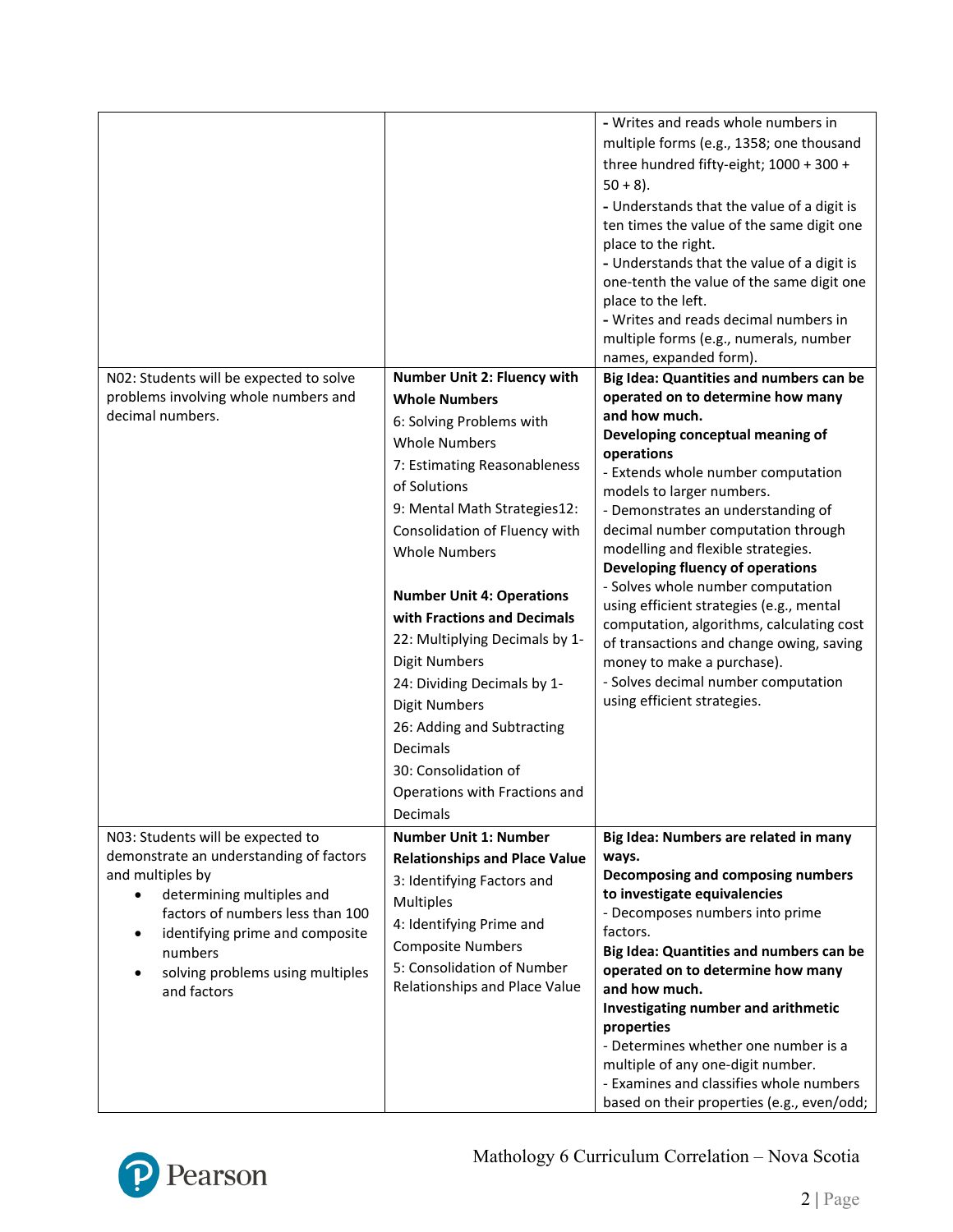|                                            |                                                           | prime; composite; divisible by 2, 5, and<br>$10$ ).<br>- Generates multiples and factors for<br>numbers using flexible strategies.<br>- Distinguishes between and investigates<br>properties of prime and composite |
|--------------------------------------------|-----------------------------------------------------------|---------------------------------------------------------------------------------------------------------------------------------------------------------------------------------------------------------------------|
|                                            |                                                           | numbers (e.g., prime factorization).<br>Developing fluency of operations<br>- Fluently recalls multiplication and                                                                                                   |
|                                            |                                                           | division facts to 100.                                                                                                                                                                                              |
| N04: Students will be expected to relate   | <b>Number Unit 3: Fractions,</b>                          | Big Idea: Numbers are related in many                                                                                                                                                                               |
| improper fractions to mixed numbers and    | Decimals, Percents, and                                   | ways.                                                                                                                                                                                                               |
| mixed numbers to improper fractions.       | <b>Integers</b>                                           | <b>Comparing and ordering quantities</b><br>(multitude or magnitude)                                                                                                                                                |
|                                            | 13: Representing Fractions<br>14: Comparing and Ordering  | - Compares, orders, and locates fractions                                                                                                                                                                           |
|                                            | Fractions                                                 | using flexible strategies (e.g., comparing                                                                                                                                                                          |
|                                            | 21: Consolidation of Fractions,<br>Decimals, Percents and | models; creating common denominators<br>or numerators).                                                                                                                                                             |
|                                            | Integers                                                  | <b>Estimating quantities and numbers</b>                                                                                                                                                                            |
|                                            |                                                           | - Estimates the size and magnitude of                                                                                                                                                                               |
|                                            |                                                           | fractions by comparing to benchmarks.                                                                                                                                                                               |
|                                            |                                                           | Decomposing and composing numbers                                                                                                                                                                                   |
|                                            |                                                           | to investigate equivalencies                                                                                                                                                                                        |
|                                            |                                                           | - Models equivalent forms of improper                                                                                                                                                                               |
|                                            |                                                           | fractions and mixed numbers using<br>flexible strategies.                                                                                                                                                           |
|                                            |                                                           |                                                                                                                                                                                                                     |
|                                            |                                                           |                                                                                                                                                                                                                     |
| N05: Students will be expected to          | Number Unit 2: Fluency with<br><b>Whole Numbers</b>       | Big Idea: Numbers are related in many                                                                                                                                                                               |
| demonstrate an understanding of ratio,     | 11: Exploring Ratios                                      | ways.<br>Using ratios, rates, proportions, and                                                                                                                                                                      |
| concretely, pictorially, and symbolically. | 12: Consolidation of Fluency                              | percents creates a relationship between                                                                                                                                                                             |
|                                            | with Whole Numbers                                        | quantities                                                                                                                                                                                                          |
|                                            |                                                           | - Understands the concept of ratio as a                                                                                                                                                                             |
|                                            |                                                           | relationship between two quantities                                                                                                                                                                                 |
|                                            |                                                           | (e.g., 3 wins to 2 losses).                                                                                                                                                                                         |
| N06: Students will be expected to          | <b>Number Unit 3: Fractions,</b>                          | Big Idea: Numbers are related in many                                                                                                                                                                               |
| demonstrate an understanding of percent    | Decimals, Percents, and                                   | ways.                                                                                                                                                                                                               |
| (limited to whole numbers), concretely,    | <b>Integers</b>                                           | Decomposing and composing numbers                                                                                                                                                                                   |
| pictorially, and symbolically.             | 18: Relating Fractions,                                   | to investigate equivalencies                                                                                                                                                                                        |
|                                            | Decimals, and Percents                                    | - Models and explains the relationships                                                                                                                                                                             |
|                                            | 21: Consolidation of Fractions,<br>Decimals, Percents and | among fractions, decimals, and percents.<br>- Translates flexibly between                                                                                                                                           |
|                                            | Integers                                                  | representations.                                                                                                                                                                                                    |
| N07: Students will be expected to          | <b>Number Unit 3: Fractions,</b>                          | Big Idea: The set of real numbers is                                                                                                                                                                                |
| demonstrate an understanding of integers   | Decimals, Percents, and                                   | infinite                                                                                                                                                                                                            |
| contextually, concretely, pictorially, and | <b>Integers</b>                                           | <b>Extending whole number understanding</b>                                                                                                                                                                         |
| symbolically.                              | 19: Representing Integers                                 | to the set of real numbers                                                                                                                                                                                          |
|                                            | 20: Comparing and Ordering                                | - Extends whole number understanding                                                                                                                                                                                |
|                                            | Integers                                                  | to negative numbers.                                                                                                                                                                                                |
|                                            | 21: Consolidation of Fractions,<br>Decimals, Percents and |                                                                                                                                                                                                                     |

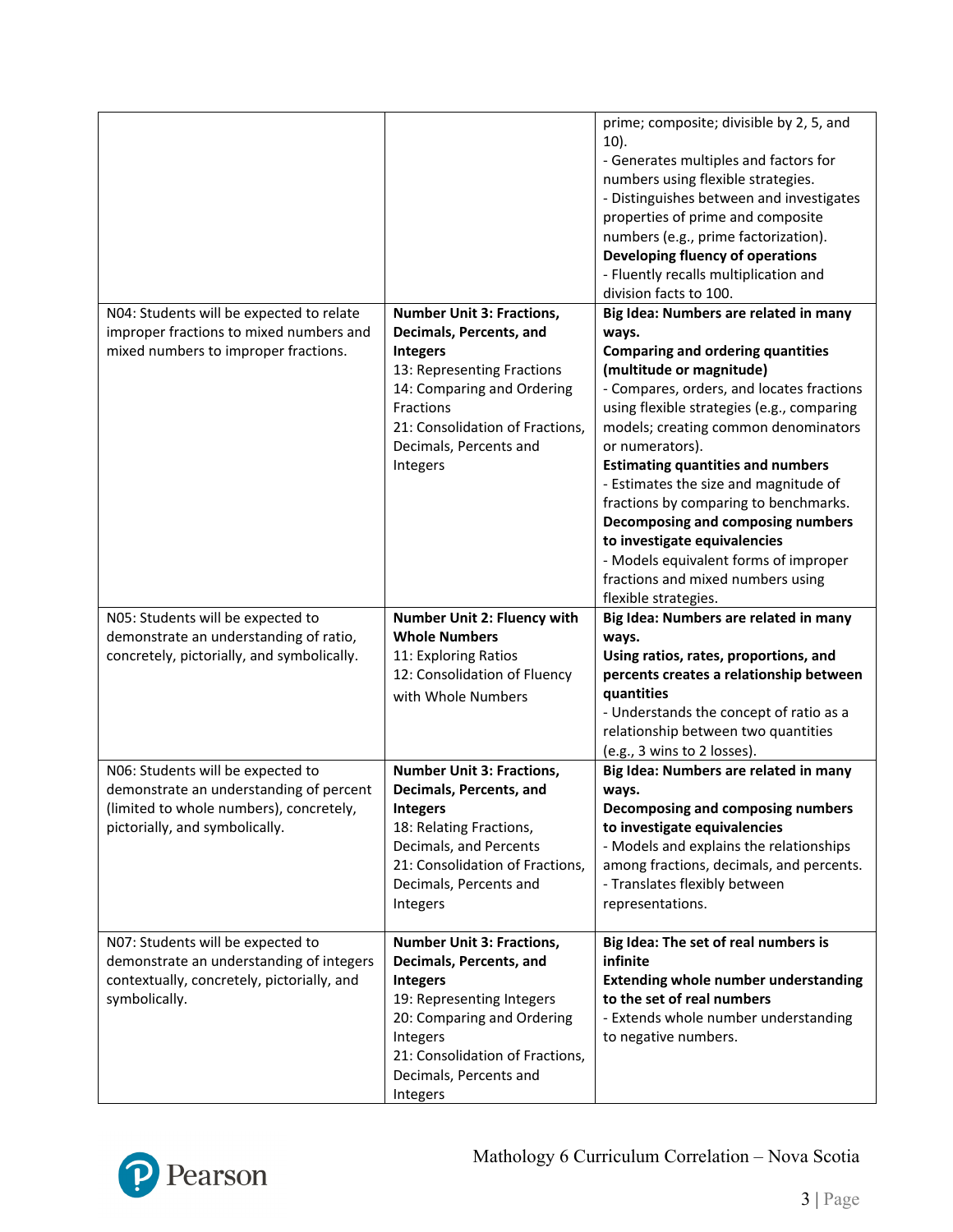| NO8: Students will be expected to<br>demonstrate an understanding of<br>multiplication and division of decimals<br>(one-digit whole number multipliers and<br>one-digit natural number divisors). | <b>Number Unit 4: Operations</b><br>with Fractions and Decimals<br>22: Multiplying Decimals by 1-<br>Digit Numbers<br>24: Dividing Decimals by 1-<br>Digit Numbers<br>30: Consolidation of<br>Operations with Fractions and<br>Decimals | Big Idea: Quantities and numbers can be<br>operated on to determine how many<br>and how much.<br>Developing conceptual meaning of<br>operations<br>- Demonstrates an understanding of<br>decimal number computation through<br>modelling and flexible strategies.<br>Developing fluency of operations<br>- Solves decimal number computation<br>using efficient strategies. |
|---------------------------------------------------------------------------------------------------------------------------------------------------------------------------------------------------|-----------------------------------------------------------------------------------------------------------------------------------------------------------------------------------------------------------------------------------------|-----------------------------------------------------------------------------------------------------------------------------------------------------------------------------------------------------------------------------------------------------------------------------------------------------------------------------------------------------------------------------|
| N09: Students will be expected to explain<br>and apply the order of operations,<br>excluding exponents, with and without<br>technology (limited to whole numbers).                                | Number Unit 2: Fluency with<br><b>Whole Numbers</b><br>8: The Order of Operations<br>12: Consolidation of Fluency<br>with Whole Numbers                                                                                                 | Big Idea: Quantities and numbers can be<br>operated on to determine how many<br>and how much.<br>Investigating number and arithmetic<br>properties<br>- Applies order of operations for whole<br>numbers and explains the effect when<br>order is not followed.                                                                                                             |

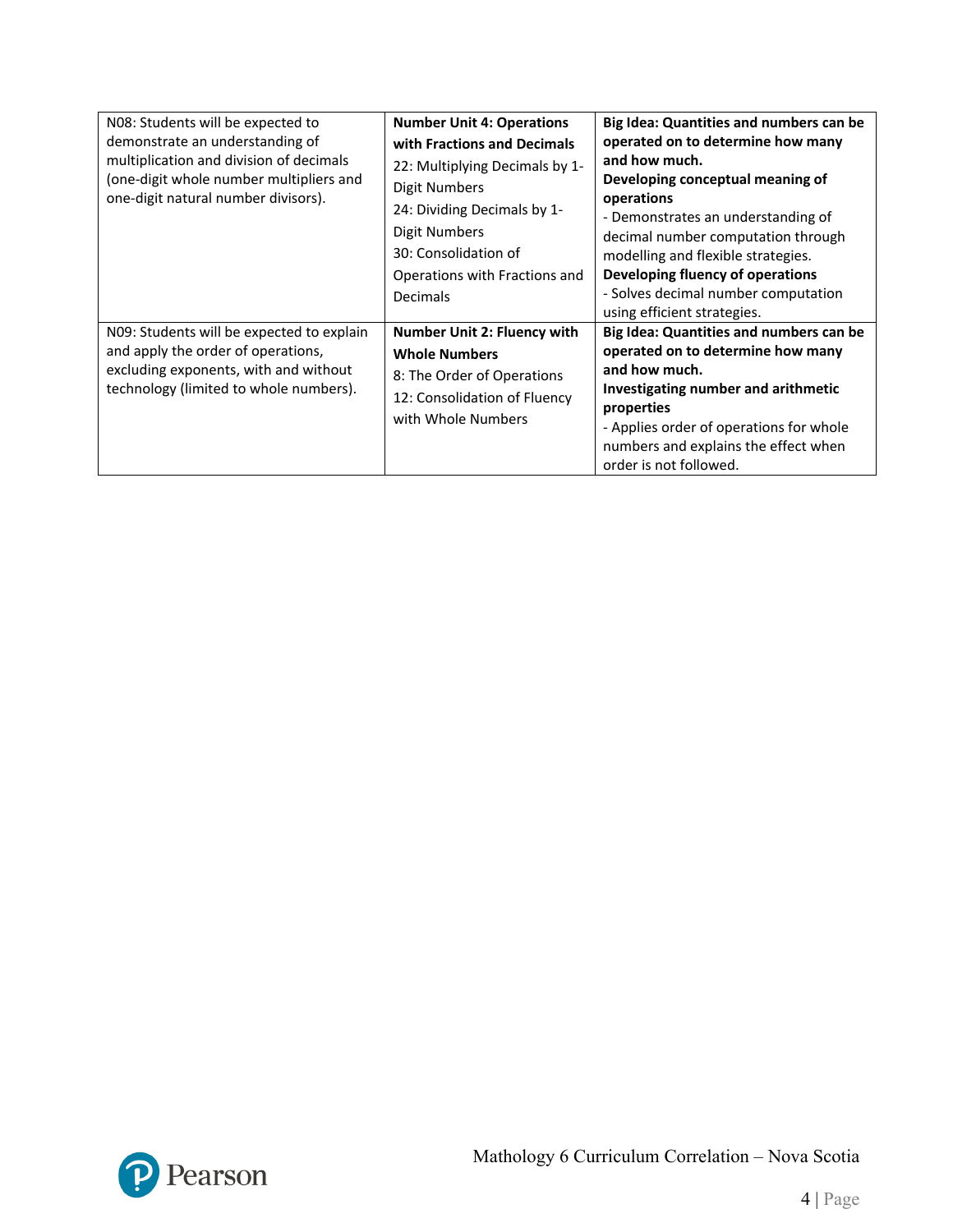

# **Correlation of Nova Scotia Program of Studies with Mathology Grade 6 (Patterns and Relations)**

| <b>Curriculum Expectations</b>                         | <b>Grade 6 Mathology.ca</b>          | <b>Pearson Canada Grades 4-6</b>           |
|--------------------------------------------------------|--------------------------------------|--------------------------------------------|
|                                                        |                                      | <b>Mathematics Learning Progression</b>    |
| <b>General Curriculum Outcome:</b>                     |                                      |                                            |
| Use patterns to describe the world and solve problems. |                                      |                                            |
| <b>Specific Curriculum Outcomes</b>                    | <b>Patterning Unit 1: Patterning</b> | Big Idea: Regularity and repetition form   |
| PR01: Students will be expected to                     | 1: Investigating Patterns and        | patterns that can be generalized and       |
| demonstrate an understanding of the                    | Relationships in Tables and          | predicted mathematically.                  |
| relationships within tables of values to               | Graphs                               | Representing patterns, relations, and      |
| solve problems.                                        | 2: Solving Problems                  | functions                                  |
|                                                        |                                      | - Represents a numeric or shape pattern    |
|                                                        | 4: Consolidation of                  | using a table of values by pairing the     |
|                                                        | Patterning                           | term value with a term number.             |
|                                                        |                                      | - Represents a mathematical context or     |
|                                                        |                                      | problem with expressions and equations     |
|                                                        |                                      | using variables to represent unknowns.     |
|                                                        |                                      | Generalizing and analyzing patterns,       |
|                                                        |                                      | relations, and functions                   |
|                                                        |                                      | - Explains the rule for numeric patterns   |
|                                                        |                                      | including the starting point and change    |
|                                                        |                                      | (e.g., given: 16, 22, 28, 34,  Start at 16 |
|                                                        |                                      | and add 6 each time).                      |
|                                                        |                                      | - Describes numeric and shape patterns     |
|                                                        |                                      | using words and numbers.                   |
|                                                        |                                      | - Predicts the value of a given element in |
|                                                        |                                      | a numeric or shape pattern using           |
|                                                        |                                      | pattern rules.                             |
|                                                        |                                      | - Describes the relationship between       |
|                                                        |                                      | two numeric patterns (e.g., for every 4    |
|                                                        |                                      | steps, she travels 3 metres).              |
| PR02: Students will be expected to                     | <b>Patterning Unit 1: Patterning</b> | Big Idea: Regularity and repetition form   |
| represent and describe patterns and                    | 1: Investigating Patterns and        | patterns that can be generalized and       |
| relationships, using graphs and tables.                | Relationships in Tables and          | predicted mathematically.                  |
|                                                        | Graphs                               | Representing patterns, relations, and      |
|                                                        |                                      | functions                                  |
|                                                        | 2: Solving Problems                  | - Represents a numeric or shape pattern    |
|                                                        | 4: Consolidation of                  | using a table of values by pairing the     |
|                                                        | Patterning                           | term value with a term number.             |
|                                                        |                                      | - Represents a mathematical context or     |
|                                                        |                                      | problem with expressions and equations     |
|                                                        |                                      | using variables to represent unknowns.     |

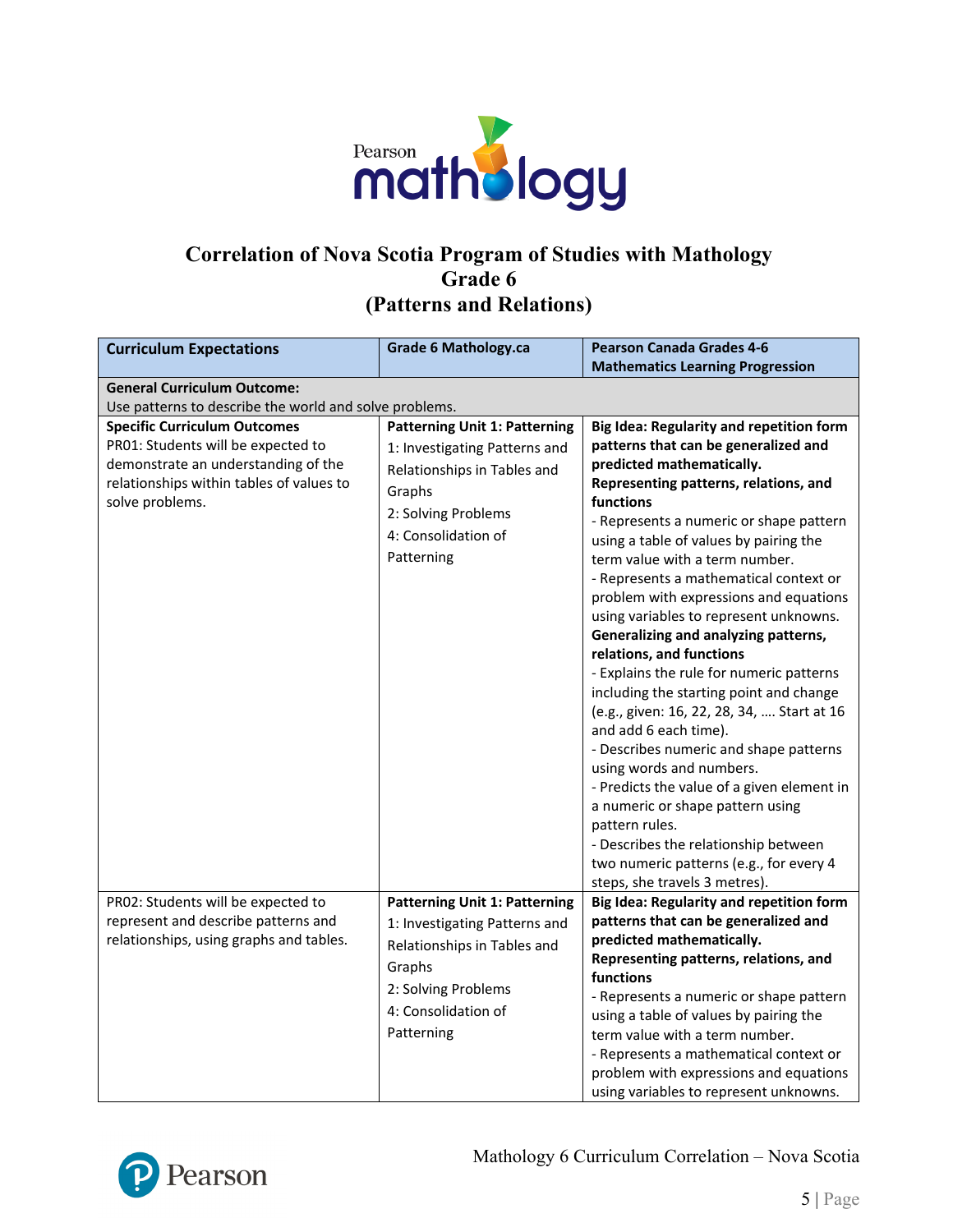|                                                                                                                                                                                       |                                                                                                                                                                                                                                                                                                                                        | Generalizing and analyzing patterns,<br>relations, and functions<br>- Explains the rule for numeric patterns<br>including the starting point and change<br>(e.g., given: 16, 22, 28, 34,  Start at 16<br>and add 6 each time).<br>- Describes numeric and shape patterns<br>using words and numbers.<br>- Predicts the value of a given element in<br>a numeric or shape pattern using<br>pattern rules.<br>- Describes the relationship between<br>two numeric patterns (e.g., for every 4<br>steps, she travels 3 metres).                                                                                                                                                                                                                                                                                                                                                                                                                                                                                                                                                                                                                                                         |
|---------------------------------------------------------------------------------------------------------------------------------------------------------------------------------------|----------------------------------------------------------------------------------------------------------------------------------------------------------------------------------------------------------------------------------------------------------------------------------------------------------------------------------------|--------------------------------------------------------------------------------------------------------------------------------------------------------------------------------------------------------------------------------------------------------------------------------------------------------------------------------------------------------------------------------------------------------------------------------------------------------------------------------------------------------------------------------------------------------------------------------------------------------------------------------------------------------------------------------------------------------------------------------------------------------------------------------------------------------------------------------------------------------------------------------------------------------------------------------------------------------------------------------------------------------------------------------------------------------------------------------------------------------------------------------------------------------------------------------------|
| <b>General Curriculum Outcome:</b>                                                                                                                                                    |                                                                                                                                                                                                                                                                                                                                        |                                                                                                                                                                                                                                                                                                                                                                                                                                                                                                                                                                                                                                                                                                                                                                                                                                                                                                                                                                                                                                                                                                                                                                                      |
| Represent algebraic expressions in multiple ways.                                                                                                                                     |                                                                                                                                                                                                                                                                                                                                        |                                                                                                                                                                                                                                                                                                                                                                                                                                                                                                                                                                                                                                                                                                                                                                                                                                                                                                                                                                                                                                                                                                                                                                                      |
| <b>Specific Curriculum Outcomes</b><br>PR03: Students will be expected to<br>represent generalizations arising from<br>number relationships using equations<br>with letter variables. | <b>Patterning Unit 2: Variables</b><br>and Equations<br>7: Representing<br><b>Generalizations in Patterns</b><br>10: Consolidation of<br>Variables and Equations<br><b>Measurement Unit 1A:</b><br>Perimeter, Area, Volume,<br>and Capacity<br>1: Determining the Perimeter<br>of Polygons<br>2: Determining the Area of<br>Rectangles | Big Idea: Patterns and relations can be<br>represented with symbols, equations,<br>and expressions.<br>Using variables, algebraic expressions,<br>and equations to represent<br>mathematical relations<br>- Understands an unknown quantity (i.e.,<br>variable) may be represented by a<br>symbol or letter (e.g., $13 - \square = 8$ ; $4n =$<br>$12$ ).<br>- Flexibly uses symbols and letters to<br>represent unknown quantities in<br>equations (e.g., knows that $4 + \square = 7$ ; $4 +$<br>$x = 7$ ; and $4 + y = 7$ all represent the<br>same equation with $\Box$ , x, and y<br>representing the same value).<br>- Interprets and writes algebraic<br>expressions (e.g., 2n means two times a<br>number; subtracting a number from 7<br>can be written as $7 - n$ ).<br>- Understands a variable as a changing<br>quantity (e.g., 5s, where s can be any<br>value).<br>Big Idea: Assigning a unit to a<br>continuous attribute allows us to<br>measure and make comparisons.<br>Selecting and using units to estimate,<br>measure, construct, and make<br>comparisons<br>- Measures, constructs, and estimates<br>perimeter and area of regular and<br>irregular polygons. |

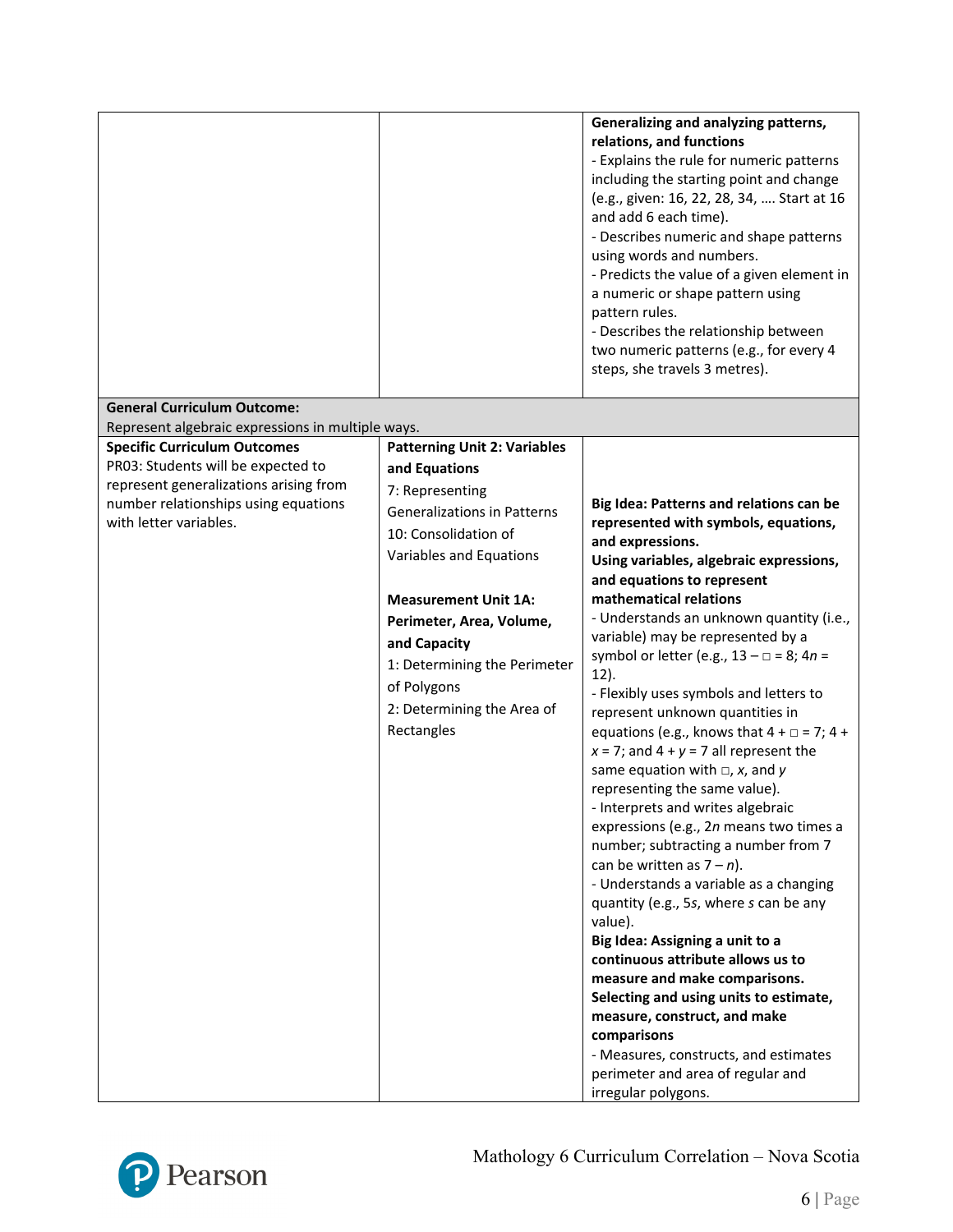|                                                                                                                                                         |                                                                                                                                                      | Understanding relationships among<br>measured units<br>- Develops and generalizes strategies to<br>compute area and perimeter of<br>rectangles.                                                                                                                                                                                                                                                                                                                                                                      |
|---------------------------------------------------------------------------------------------------------------------------------------------------------|------------------------------------------------------------------------------------------------------------------------------------------------------|----------------------------------------------------------------------------------------------------------------------------------------------------------------------------------------------------------------------------------------------------------------------------------------------------------------------------------------------------------------------------------------------------------------------------------------------------------------------------------------------------------------------|
| PR04: Students will be expected to<br>demonstrate and explain the meaning of<br>preservation of equality, concretely,<br>pictorially, and symbolically. | <b>Patterning Unit 2: Variables</b><br>and Equations<br>6: Investigating Equality in<br>Equations<br>10: Consolidation of<br>Variables and Equations | Big Idea: Patterns and relations can be<br>represented with symbols, equations,<br>and expressions.<br>Understanding equality and inequality,<br>building on generalized properties of<br>numbers and operations<br>- Recognizes that an equal sign between<br>two expressions with variables indicates<br>that the expressions are equivalent (e.g.,<br>$5n - 4 = 3n$ ; $3r = 2 + s$ ).<br>- Investigates and models the meaning<br>of preservation of equality of single<br>variable equations (e.g., $3x = 12$ ). |

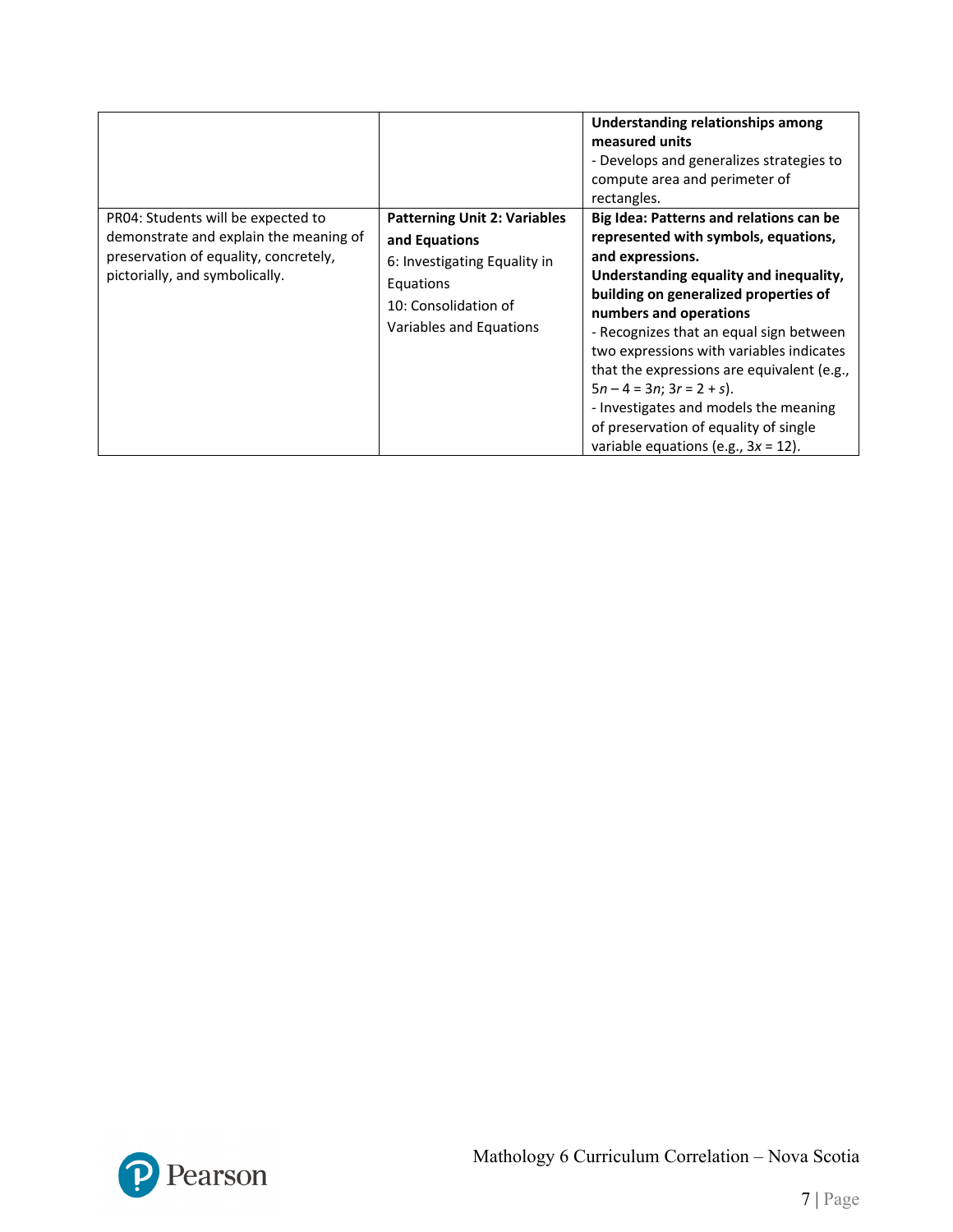

### **Correlation of Nova Scotia Program of Studies with Mathology Grade 6 (Measurement)**

| <b>Curriculum Expectations</b>                                                                                                                                                                                                                                                                                                                                                                                                                                                                   | <b>Grade 6 Mathology.ca</b>                                                                                                                                                                                 | <b>Pearson Canada Grades 4-6</b><br><b>Mathematics Learning Progression</b>                                                                                                                                                                                                                                                                                                                                                                                                                                                                                                                                                                                                                                                                                                                                                                                                                                                                                                          |  |
|--------------------------------------------------------------------------------------------------------------------------------------------------------------------------------------------------------------------------------------------------------------------------------------------------------------------------------------------------------------------------------------------------------------------------------------------------------------------------------------------------|-------------------------------------------------------------------------------------------------------------------------------------------------------------------------------------------------------------|--------------------------------------------------------------------------------------------------------------------------------------------------------------------------------------------------------------------------------------------------------------------------------------------------------------------------------------------------------------------------------------------------------------------------------------------------------------------------------------------------------------------------------------------------------------------------------------------------------------------------------------------------------------------------------------------------------------------------------------------------------------------------------------------------------------------------------------------------------------------------------------------------------------------------------------------------------------------------------------|--|
| <b>General Curriculum Outcome:</b><br>Use direct and indirect measure to solve problems.                                                                                                                                                                                                                                                                                                                                                                                                         |                                                                                                                                                                                                             |                                                                                                                                                                                                                                                                                                                                                                                                                                                                                                                                                                                                                                                                                                                                                                                                                                                                                                                                                                                      |  |
| <b>Specific Curriculum Outcomes</b><br>M01: Students will be expected to<br>demonstrate an understanding of angles<br>by<br>identifying examples of angles<br>٠<br>in the environment<br>classifying angles according to<br>$\bullet$<br>their measure<br>estimating the measure of<br>$\bullet$<br>angles using 45°, 90° and 180°<br>as reference angles<br>determining angle measures in<br>$\bullet$<br>degrees<br>drawing and labelling angles<br>$\bullet$<br>when the measure is specified | <b>Geometry Unit 1A: 2-D</b><br><b>Shapes and Angles</b><br>1: Classifying and Measuring<br>Angles<br>2: Measuring and<br><b>Constructing Angles</b><br>6: Consolidation of 2-D<br><b>Shapes and Angles</b> | Big Idea: Many things in our world (e.g.,<br>objects, spaces, events) have attributes<br>that can be measured and compared.<br>Understanding attributes that can be<br>measured, compared, and ordered<br>- Understands angle as an attribute that<br>can be measured and compared.<br>- Understands angle is additive (e.g., 90°<br>can be visualized as nine sectors that are<br>$10^{\circ}$ each).<br>Big Idea: Assigning a unit to a<br>continuous attribute allows us to<br>measure and make comparisons.<br>Selecting and using units to estimate,<br>measure, construct, and make<br>comparisons<br>- Measures, constructs, and estimates<br>angles using degrees.<br>Big Idea: 2-D shapes and 3-D solids can<br>be analyzed and classified in different<br>ways by their attributes.<br>Investigating geometric attributes and<br>properties of 2-D shapes and 3-D solids<br>- Draws, compares, and classifies angles<br>(i.e., right, acute, obtuse, straight,<br>reflex). |  |
| M02: Students will be expected to<br>demonstrate that the sum of interior<br>angles is 180° in a triangle and 360° in a<br>quadrilateral.                                                                                                                                                                                                                                                                                                                                                        | <b>Geometry Unit 1A: 2-D</b><br><b>Shapes and Angles</b><br>3: Classifying Triangles<br>4: Identifying and<br><b>Constructing Triangles</b><br>6: Consolidation of 2-D<br><b>Shapes and Angles</b>          | Big Idea: Assigning a unit to a<br>continuous attribute allows us to<br>measure and make comparisons.<br><b>Understanding relationships among</b><br>measured units<br>- Investigates and generalizes sum of<br>interior angles of triangles (i.e., sum of<br>angles of a triangle is 180°).                                                                                                                                                                                                                                                                                                                                                                                                                                                                                                                                                                                                                                                                                         |  |

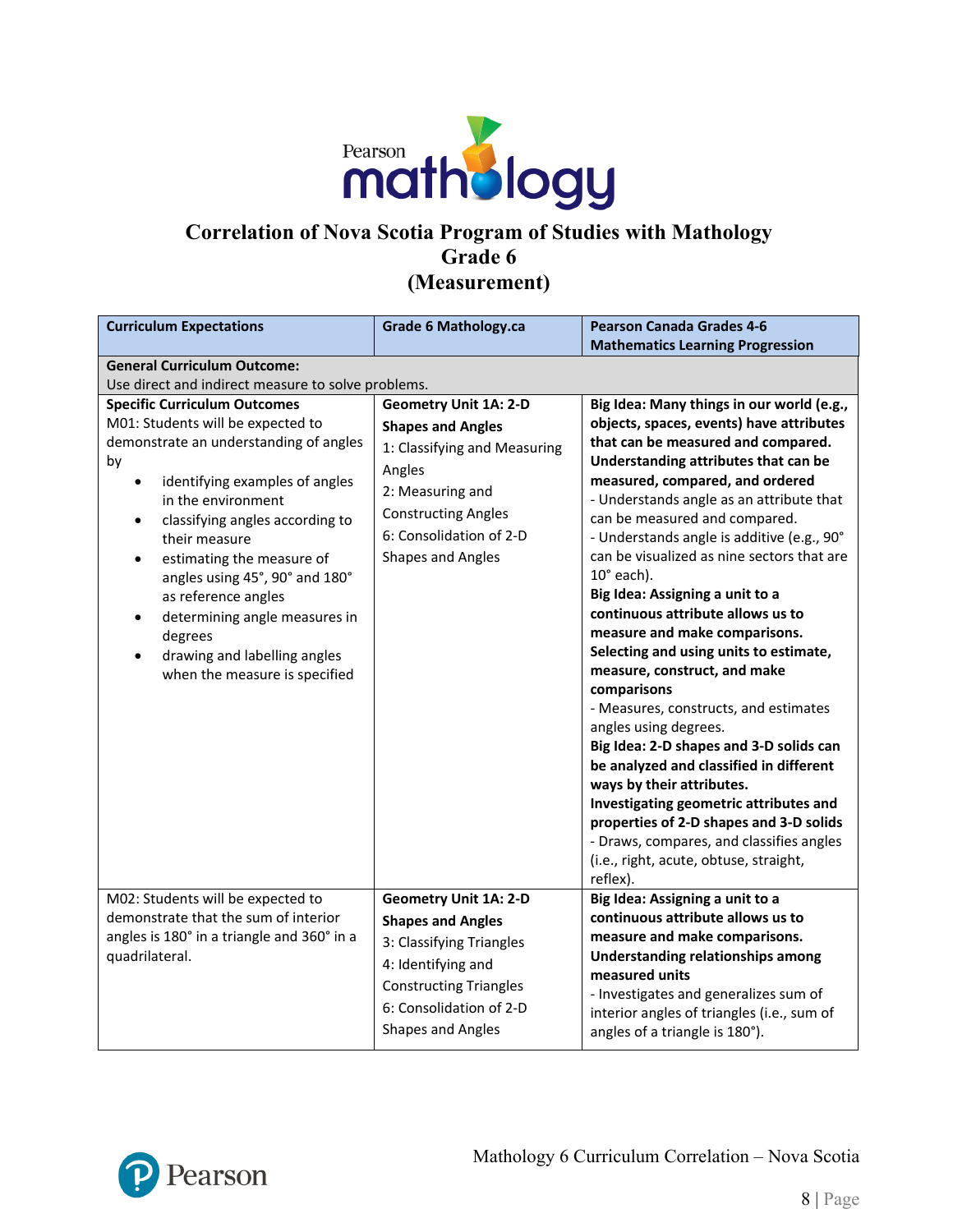| M03: Students will be expected to                                                    | <b>Measurement Unit 1A:</b>                                                                                                                                                                                                | Big Idea: Patterns and relations can be                                                                                                                                                                                                                                                                                                                                                                                                                                                                                                                                                                                                                                                                                                                                                                    |
|--------------------------------------------------------------------------------------|----------------------------------------------------------------------------------------------------------------------------------------------------------------------------------------------------------------------------|------------------------------------------------------------------------------------------------------------------------------------------------------------------------------------------------------------------------------------------------------------------------------------------------------------------------------------------------------------------------------------------------------------------------------------------------------------------------------------------------------------------------------------------------------------------------------------------------------------------------------------------------------------------------------------------------------------------------------------------------------------------------------------------------------------|
| develop and apply a formula for                                                      | Perimeter, Area, Volume,                                                                                                                                                                                                   | represented with symbols, equations,                                                                                                                                                                                                                                                                                                                                                                                                                                                                                                                                                                                                                                                                                                                                                                       |
| determining the                                                                      | and Capacity                                                                                                                                                                                                               | and expressions.                                                                                                                                                                                                                                                                                                                                                                                                                                                                                                                                                                                                                                                                                                                                                                                           |
| perimeter of polygons<br>area of rectangles<br>volume of right rectangular<br>prisms | 1: Determining the Perimeter<br>of Polygons<br>2: Determining the Area of<br>Rectangles<br>4: Determining the Volume of<br><b>Right Rectangular Prisms</b><br>6: Consolidation of Perimeter,<br>Area, Volume, and Capacity | Using variables, algebraic expressions,<br>and equations to represent<br>mathematical relations<br>- Uses expressions and equations with<br>variables to represent generalized<br>relations and algorithms<br>$(e.g., P = 2l + 2w).$<br>Big Idea: Assigning a unit to a<br>continuous attribute allows us to<br>measure and make comparisons.<br>Selecting and using units to estimate,<br>measure, construct, and make<br>comparisons<br>- Measures, constructs, and estimates<br>perimeter and area of regular and<br>irregular polygons.<br>Understanding relationships among<br>measured units<br>- Develops and generalizes strategies to<br>compute area and perimeter of<br>rectangles.<br>- Develops and generalizes strategies<br>and formulas to compute volumes of<br>right rectangular prisms. |

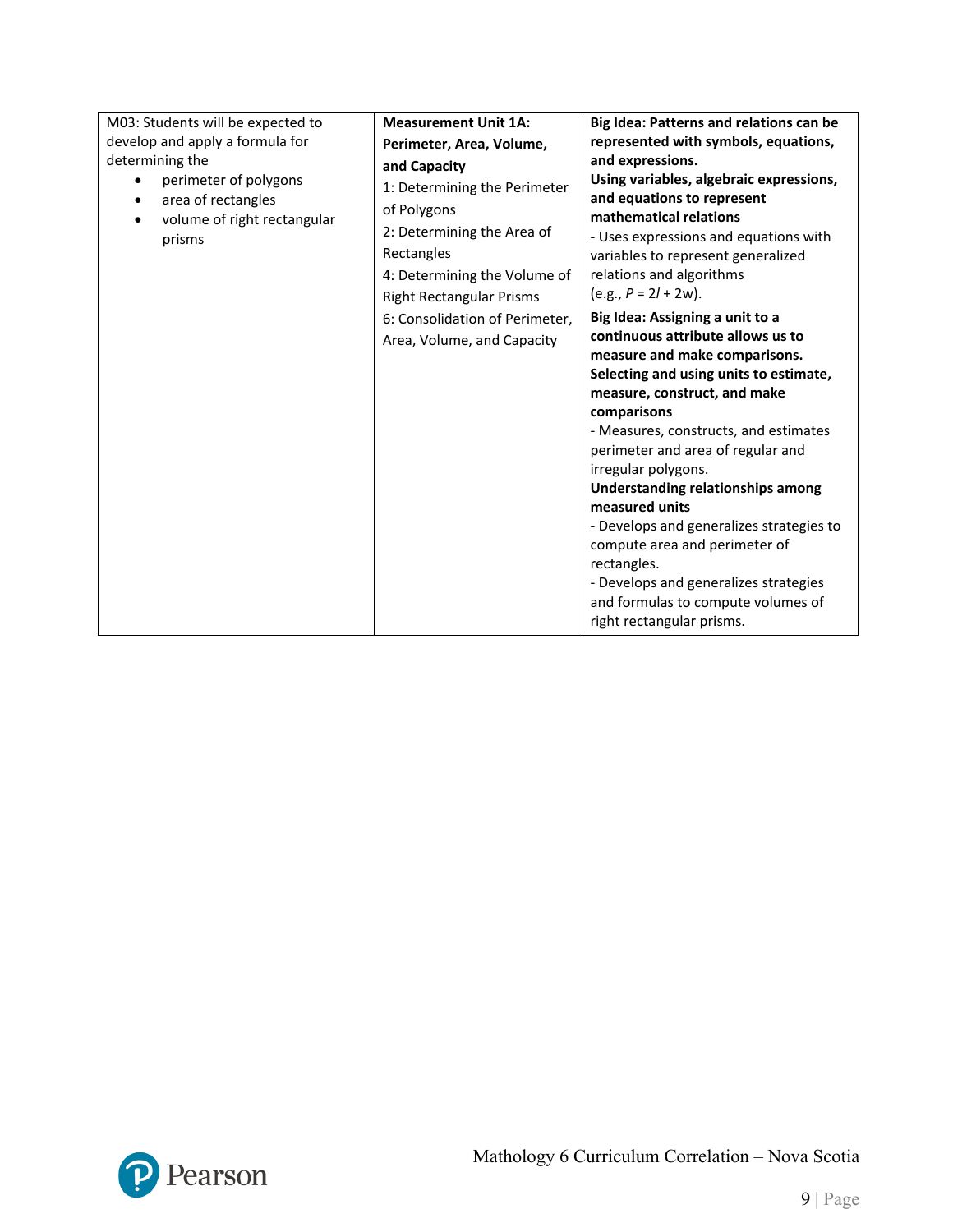

#### **Correlation of Nova Scotia Program of Studies with Mathology Grade 6 (Geometry)**

| <b>Curriculum Expectations</b>                                                                                                                                                                                      | <b>Grade 6 Mathology.ca</b>                                                                                                                                                                                                     | <b>Pearson Canada Grades 4-6</b>                                                                                                                                                                                                                                                                                                                                                                                                                                                                                                                                                                                                 |  |
|---------------------------------------------------------------------------------------------------------------------------------------------------------------------------------------------------------------------|---------------------------------------------------------------------------------------------------------------------------------------------------------------------------------------------------------------------------------|----------------------------------------------------------------------------------------------------------------------------------------------------------------------------------------------------------------------------------------------------------------------------------------------------------------------------------------------------------------------------------------------------------------------------------------------------------------------------------------------------------------------------------------------------------------------------------------------------------------------------------|--|
|                                                                                                                                                                                                                     |                                                                                                                                                                                                                                 | <b>Mathematics Learning Progression</b>                                                                                                                                                                                                                                                                                                                                                                                                                                                                                                                                                                                          |  |
| <b>General Curriculum Outcome:</b>                                                                                                                                                                                  |                                                                                                                                                                                                                                 |                                                                                                                                                                                                                                                                                                                                                                                                                                                                                                                                                                                                                                  |  |
| Describe the characteristics of 3-D objects and 2-D shapes and analyze the relationships among them.                                                                                                                |                                                                                                                                                                                                                                 |                                                                                                                                                                                                                                                                                                                                                                                                                                                                                                                                                                                                                                  |  |
| <b>Specific Curriculum Outcomes</b><br>G01: Students will be expected to<br>construct and compare triangles,<br>including scalene, isosceles, equilateral,<br>right, obtuse, or acute in different<br>orientations. | <b>Geometry Unit 1A: 2-D</b><br><b>Shapes and Angles</b><br>3: Classifying Triangles<br>4: Identifying and<br><b>Constructing Triangles</b><br>5: Investigating Polygons<br>6: Consolidation of 2-D<br><b>Shapes and Angles</b> | Big Ideas: 2-D shapes and 3-D solids can<br>be analyzed and classified in different<br>ways by their attributes.<br>Investigating geometric attributes and<br>properties of 2-D shapes and 3-D solids<br>- Sorts, describes, constructs, and<br>classifies polygons based on side<br>attributes (e.g., parallel, perpendicular,<br>regular/irregular).<br>- Sorts, describes, and classifies 2-D<br>shapes based on their geometric<br>properties (e.g., side length, angles,<br>diagonals).<br>- Classifies 2-D shapes within a hierarchy<br>based on their properties (e.g.,<br>rectangles are a subset of<br>parallelograms). |  |
| G02: Students will be expected to                                                                                                                                                                                   | <b>Geometry Unit 1A: 2-D</b>                                                                                                                                                                                                    | Big Ideas: 2-D shapes and 3-D solids can                                                                                                                                                                                                                                                                                                                                                                                                                                                                                                                                                                                         |  |
| describe and compare the sides and                                                                                                                                                                                  | <b>Shapes and Angles</b>                                                                                                                                                                                                        | be analyzed and classified in different                                                                                                                                                                                                                                                                                                                                                                                                                                                                                                                                                                                          |  |
| angles of regular and irregular polygons.                                                                                                                                                                           |                                                                                                                                                                                                                                 | ways by their attributes.                                                                                                                                                                                                                                                                                                                                                                                                                                                                                                                                                                                                        |  |
|                                                                                                                                                                                                                     | 5: Investigating Polygons                                                                                                                                                                                                       | Investigating geometric attributes and                                                                                                                                                                                                                                                                                                                                                                                                                                                                                                                                                                                           |  |
|                                                                                                                                                                                                                     | 6: Consolidation of 2-D<br><b>Shapes and Angles</b>                                                                                                                                                                             | properties of 2-D shapes and 3-D solids<br>- Sorts, describes, constructs, and<br>classifies polygons based on side<br>attributes (e.g., parallel, perpendicular,<br>regular/irregular).<br>- Sorts, describes, and classifies 2-D<br>shapes based on their geometric<br>properties (e.g., side lengths, angles,<br>diagonals).                                                                                                                                                                                                                                                                                                  |  |

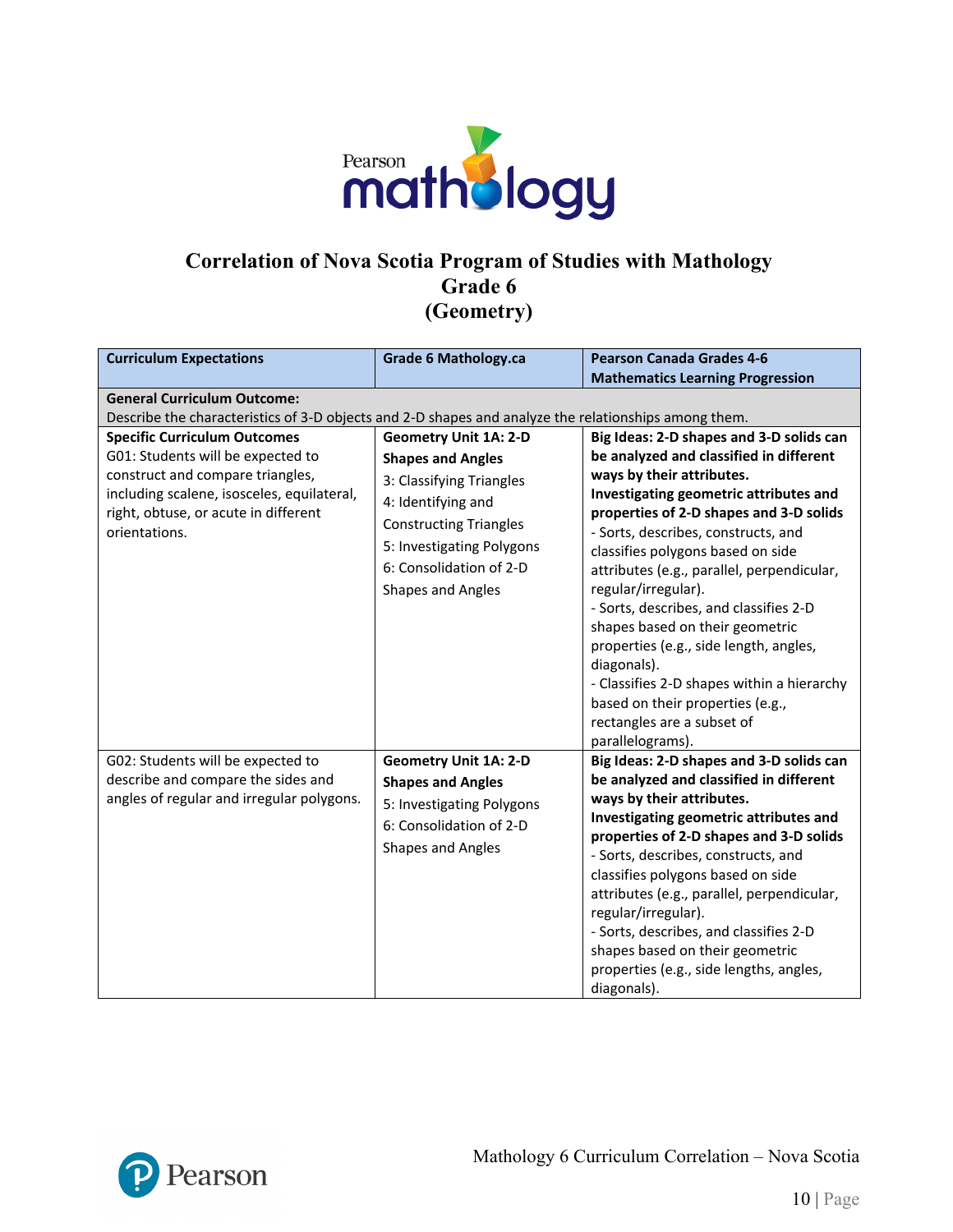| <b>General Curriculum Outcome:</b>                                                                                                                                                                                                                            |                                                                                                                                                                                                                                                                            |                                                                                                                                                                                                                                                                                                                                                                                                                                                                        |  |
|---------------------------------------------------------------------------------------------------------------------------------------------------------------------------------------------------------------------------------------------------------------|----------------------------------------------------------------------------------------------------------------------------------------------------------------------------------------------------------------------------------------------------------------------------|------------------------------------------------------------------------------------------------------------------------------------------------------------------------------------------------------------------------------------------------------------------------------------------------------------------------------------------------------------------------------------------------------------------------------------------------------------------------|--|
| Describe and analyze position and motion of objects and shapes.                                                                                                                                                                                               |                                                                                                                                                                                                                                                                            |                                                                                                                                                                                                                                                                                                                                                                                                                                                                        |  |
| <b>Specific Curriculum Outcomes</b><br>G03: Students will be expected to<br>perform a combination of translation(s),<br>rotation(s), and/or reflection(s) on a<br>single 2-D shape, with and without<br>technology, and draw and describe the<br>image.       | <b>Geometry Unit 2A:</b><br><b>Transformations</b><br>7: Rotating 2-D Shapes on a<br>Grid<br>8: Single Transformations on<br>a Grid<br>9: Combining<br>Transformations on a Grid<br>12: Consolidation of<br>Transformations                                                | Big Ideas: 2-D shapes and 3-D solids can<br>be transformed in many ways and<br>analyzed for change.<br>Exploring 2-D shapes and 3-D solids by<br>applying and visualizing<br>transformations<br>- Identifies, describes, and performs<br>single transformations (i.e., translation,<br>reflection, rotation) on 2-D shapes.<br>- Identifies, describes, applies, and<br>creates a combination of successive<br>transformations on 2-D shapes.                          |  |
| G04: Students will be expected to<br>perform a combination of successive<br>transformations of 2-D shapes to create<br>a design and identify and describe the<br>transformations.                                                                             | <b>Geometry Unit 2A:</b><br><b>Transformations</b><br>9: Combining<br>Transformations on a Grid<br>12: Consolidation of<br>Transformations                                                                                                                                 | Big Ideas: 2-D shapes and 3-D solids can<br>be transformed in many ways and<br>analyzed for change.<br>Exploring 2-D shapes and 3-D solids by<br>applying and visualizing<br>transformations<br>- Identifies, describes, and performs<br>single transformations (i.e., translation,<br>reflection, rotation) on 2-D shapes.<br>- Identifies, describes, applies, and<br>creates a combination of successive<br>transformations on 2-D shapes.                          |  |
| G05: Students will be expected to<br>identify and plot points in the first<br>quadrant of a Cartesian plane using<br>whole number ordered pairs.<br>G06: Students will be expected to<br>perform and describe single<br>transformations of a 2-D shape in the | <b>Geometry Unit 2A:</b><br><b>Transformations</b><br>10: Plotting and Reading<br>Coordinates<br>11: Transformations on a<br>Coordinate Plane<br>12: Consolidation of<br>Transformations<br><b>Geometry Unit 2A:</b><br><b>Transformations</b><br>11: Transformations on a | Big Idea: Objects can be located in<br>space and viewed from multiple<br>perspectives.<br>Locating and mapping objects in space<br>- Develops understanding of a Cartesian<br>plane as a coordinate system using<br>perpendicular axes.<br>- Plots and locates points on a Cartesian<br>plane, and relates the location to the<br>two axes. (Limited to the first quadrant.)<br>Big Idea: Objects can be located in<br>space and viewed from multiple<br>perspectives. |  |
| first quadrant of a Cartesian plane<br>(limited to whole number vertices).                                                                                                                                                                                    | Coordinate Plane<br>12: Consolidation of<br>Transformations                                                                                                                                                                                                                | Locating and mapping objects in space<br>- Plots and locates points on a Cartesian<br>plane, and relates the location to the<br>two axes. (Limited to the first quadrant.)<br>- Analyzes and locates the vertices of 2-D<br>shapes after transformation on a<br>Cartesian plane. (Limited to the first<br>quadrant.)                                                                                                                                                   |  |

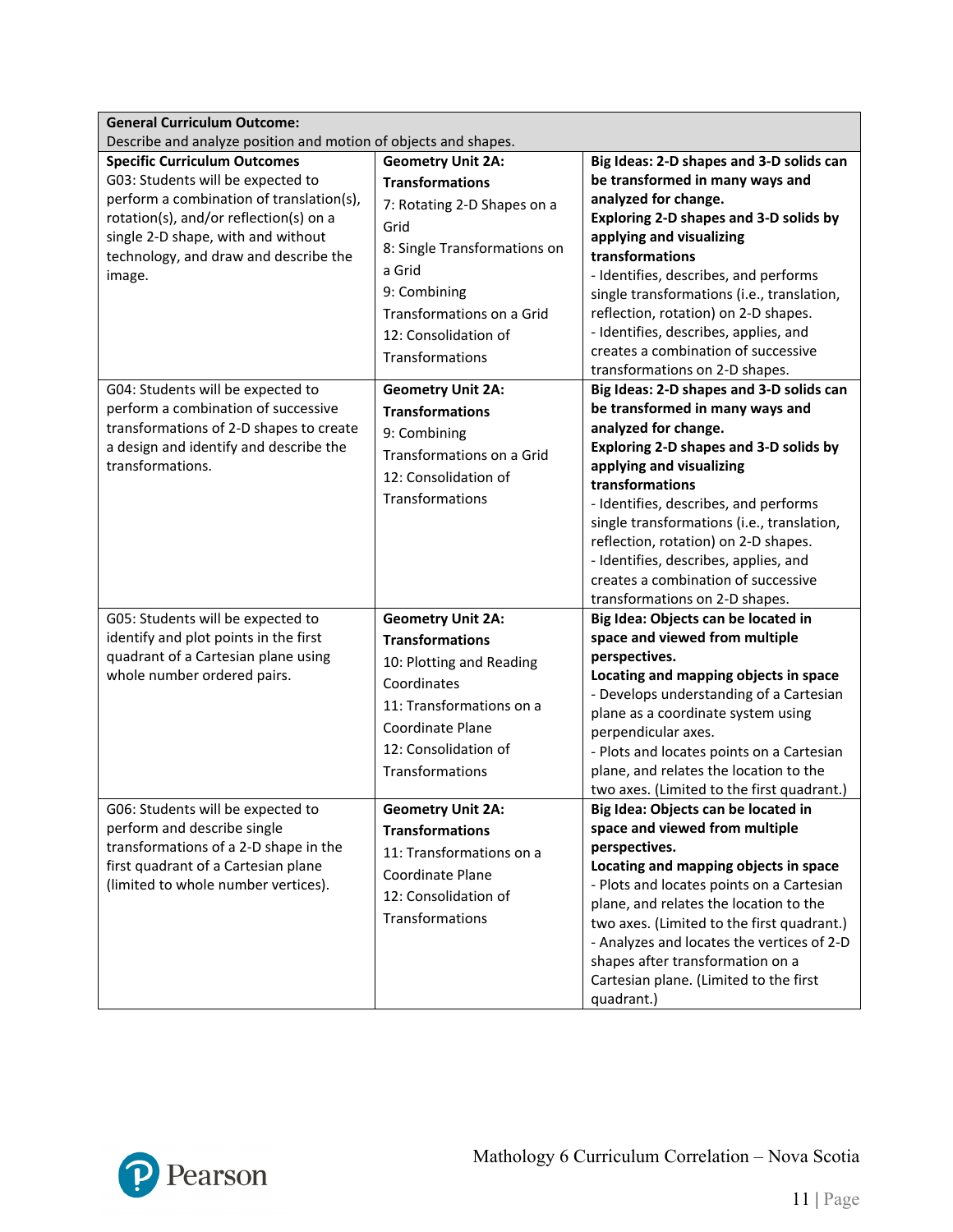

# **Correlation of Nova Scotia Program of Studies with Mathology Grade 6 (Statistics and Probability)**

| <b>Curriculum Expectations</b>                                                                                                                                                          | <b>Grade 6 Mathology.ca</b>                                                                                                         | <b>Pearson Canada Grades 4-6</b>                                                                                                                                                                                                                                                                                                                                                                                                                                                                                                                                                                                                                                                                                                                                                               |
|-----------------------------------------------------------------------------------------------------------------------------------------------------------------------------------------|-------------------------------------------------------------------------------------------------------------------------------------|------------------------------------------------------------------------------------------------------------------------------------------------------------------------------------------------------------------------------------------------------------------------------------------------------------------------------------------------------------------------------------------------------------------------------------------------------------------------------------------------------------------------------------------------------------------------------------------------------------------------------------------------------------------------------------------------------------------------------------------------------------------------------------------------|
|                                                                                                                                                                                         |                                                                                                                                     | <b>Mathematics Learning Progression</b>                                                                                                                                                                                                                                                                                                                                                                                                                                                                                                                                                                                                                                                                                                                                                        |
| <b>General Curriculum Outcome:</b>                                                                                                                                                      |                                                                                                                                     |                                                                                                                                                                                                                                                                                                                                                                                                                                                                                                                                                                                                                                                                                                                                                                                                |
| Collect, display, and analyze data to solve problems.                                                                                                                                   |                                                                                                                                     |                                                                                                                                                                                                                                                                                                                                                                                                                                                                                                                                                                                                                                                                                                                                                                                                |
| <b>Specific Curriculum Outcomes</b><br>SP01: Students will be expected to<br>create, label, and interpret line graphs<br>to draw conclusions.                                           | Data Management Unit 1:<br><b>Data Management</b><br>1: Exploring Line Graphs<br>6: Consolidation of Data<br>Management             | <b>Big Idea: Formulating questions,</b><br>collecting data, and consolidating data<br>in visual and graphical displays help us<br>understand, predict, and interpret<br>situations that involve uncertainty,<br>variability, and randomness.<br>Collecting data and organizing it into<br>categories<br>- Differentiates between discrete (e.g.,<br>votes) and continuous (e.g., height) data.<br><b>Creating graphical displays of collected</b><br>data<br>- Represents data graphically using<br>many-to-one correspondence with<br>appropriate scales and intervals (e.g.,<br>each symbol on pictograph represents 10<br>people).<br>- Chooses and justifies appropriate visual<br>representations for displaying discrete<br>(e.g., bar graph) and continuous (e.g.,<br>line graph) data. |
| SP02: Students will be expected to<br>select, justify, and use appropriate<br>methods of collecting data, including<br>questionnaires, experiments, databases,<br>and electronic media. | Data Management Unit 1:<br><b>Data Management</b><br>3: Collecting and Organizing<br>Data<br>6: Consolidation of Data<br>Management | <b>Big Idea: Formulating questions,</b><br>collecting data, and consolidating data<br>in visual and graphical displays help us<br>understand, predict, and interpret<br>situations that involve uncertainty,<br>variability, and randomness.<br>Collecting data and organizing it into<br>categories<br>- Constructs data organizers to support<br>data collection (e.g., creates tally chart<br>or line plot on a grid to collect survey<br>data).<br>- Selects and justifies an appropriate<br>method of data collection (e.g.,                                                                                                                                                                                                                                                              |

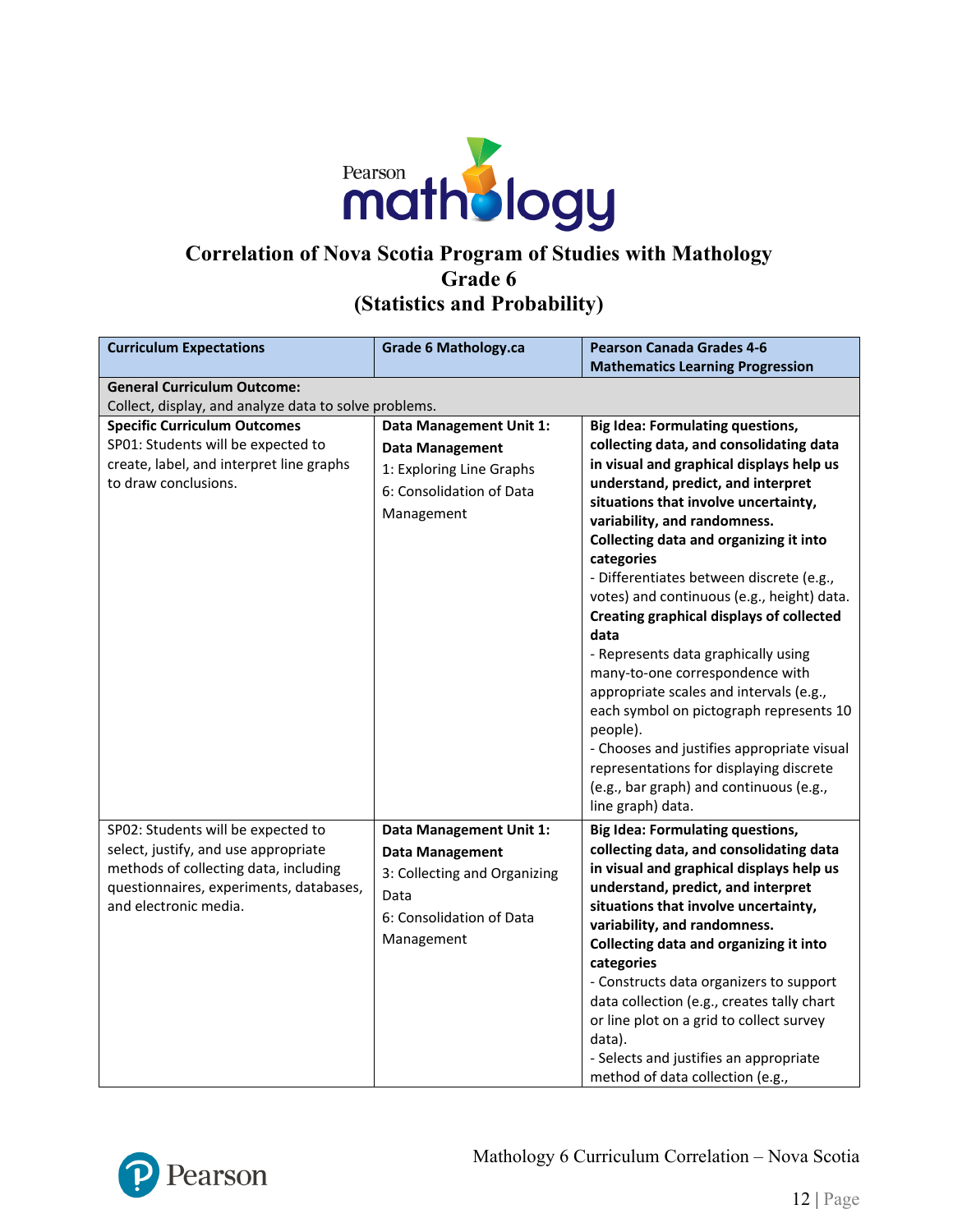|                                                                                                      |                                | experiment, observation, survey) based          |
|------------------------------------------------------------------------------------------------------|--------------------------------|-------------------------------------------------|
|                                                                                                      |                                | on question posed.                              |
| SP03: Students will be expected to                                                                   | Data Management Unit 1:        | <b>Big Idea: Formulating questions,</b>         |
| graph collected data and analyze the                                                                 |                                | collecting data, and consolidating data         |
| graph to solve problems.                                                                             | <b>Data Management</b>         | in visual and graphical displays help us        |
|                                                                                                      | 1: Exploring Line Graphs       | understand, predict, and interpret              |
|                                                                                                      | 3: Collecting and Organizing   | situations that involve uncertainty,            |
|                                                                                                      | Data                           | variability, and randomness.                    |
|                                                                                                      | 4: Interpreting Graphs to      | <b>Creating graphical displays of collected</b> |
|                                                                                                      | Solve Problems                 | data                                            |
|                                                                                                      | 6: Consolidation of Data       | - Represents data graphically using             |
|                                                                                                      |                                | many-to-one correspondence with                 |
|                                                                                                      | Management                     | appropriate scales and intervals (e.g.,         |
|                                                                                                      |                                | each symbol on pictograph represents 10         |
|                                                                                                      |                                |                                                 |
|                                                                                                      |                                | people).                                        |
|                                                                                                      |                                | - Chooses and justifies appropriate visual      |
|                                                                                                      |                                | representations for displaying discrete         |
|                                                                                                      |                                | (e.g., bar graph) and continuous (e.g.,         |
|                                                                                                      |                                | line graph) data.                               |
|                                                                                                      |                                | Reading and interpreting data displays          |
|                                                                                                      |                                | and analyzing variability                       |
|                                                                                                      |                                | - Reads and interprets data displays            |
|                                                                                                      |                                | using many-to-one correspondence.               |
|                                                                                                      |                                | Drawing conclusions by making                   |
|                                                                                                      |                                | inferences and justifying decisions             |
|                                                                                                      |                                | based on data collected                         |
|                                                                                                      |                                | - Draws conclusions on data presented.          |
|                                                                                                      |                                | - Interprets the results of data presented      |
|                                                                                                      |                                | graphically from primary (e.g., class           |
|                                                                                                      |                                | survey) and secondary (e.g., online news        |
|                                                                                                      |                                | report) sources.                                |
| <b>General Curriculum Outcome:</b>                                                                   |                                |                                                 |
| Use experimental or theoretical probabilities to represent and solve problems involving uncertainty. |                                |                                                 |
| <b>Specific Curriculum Outcomes</b>                                                                  | <b>Data Management Unit 2:</b> | <b>Big Idea: Formulating questions,</b>         |
| SP04: Students will be expected to                                                                   | Probability                    | collecting data, and consolidating data         |
| demonstrate an understanding of                                                                      | 7: Exploring Theoretical       | in visual and graphical displays help us        |
| probability by                                                                                       | Probability                    | understand, predict, and interpret              |
| identifying all possible                                                                             | 8: Identifying Possible        | situations that involve uncertainty,            |
| outcomes of a probability                                                                            |                                | variability, and randomness.                    |
| experiment                                                                                           | Outcomes                       | Collecting data and organizing it into          |
| differentiating between                                                                              | 9: Conducting Experiments      | categories                                      |
| experimental and theoretical                                                                         | 10: Consolidation of           | - Records the results of multiple trials of     |
| probability                                                                                          | Probability                    | simple events.                                  |
| determining the theoretical<br>٠                                                                     |                                | Using the language and tools of chance          |
| probability of outcomes in a                                                                         |                                | to describe and predict events                  |
| probability experiment                                                                               |                                | - Locates the likelihood of outcomes on a       |
| determining the experimental<br>٠                                                                    |                                | vocabulary-based probability continuum          |
| probability of outcomes in a                                                                         |                                | (e.g., impossible, unlikely, likely, certain).  |
| probability experiment                                                                               |                                | - Distinguishes between equally likely          |
| comparing experimental results                                                                       |                                | events (e.g., heads or tails on a fair coin)    |
| with the theoretical probability                                                                     |                                | unequally likely events (e.g., spinner with     |
|                                                                                                      |                                | differently sized sections).                    |
| for an experiment                                                                                    |                                |                                                 |